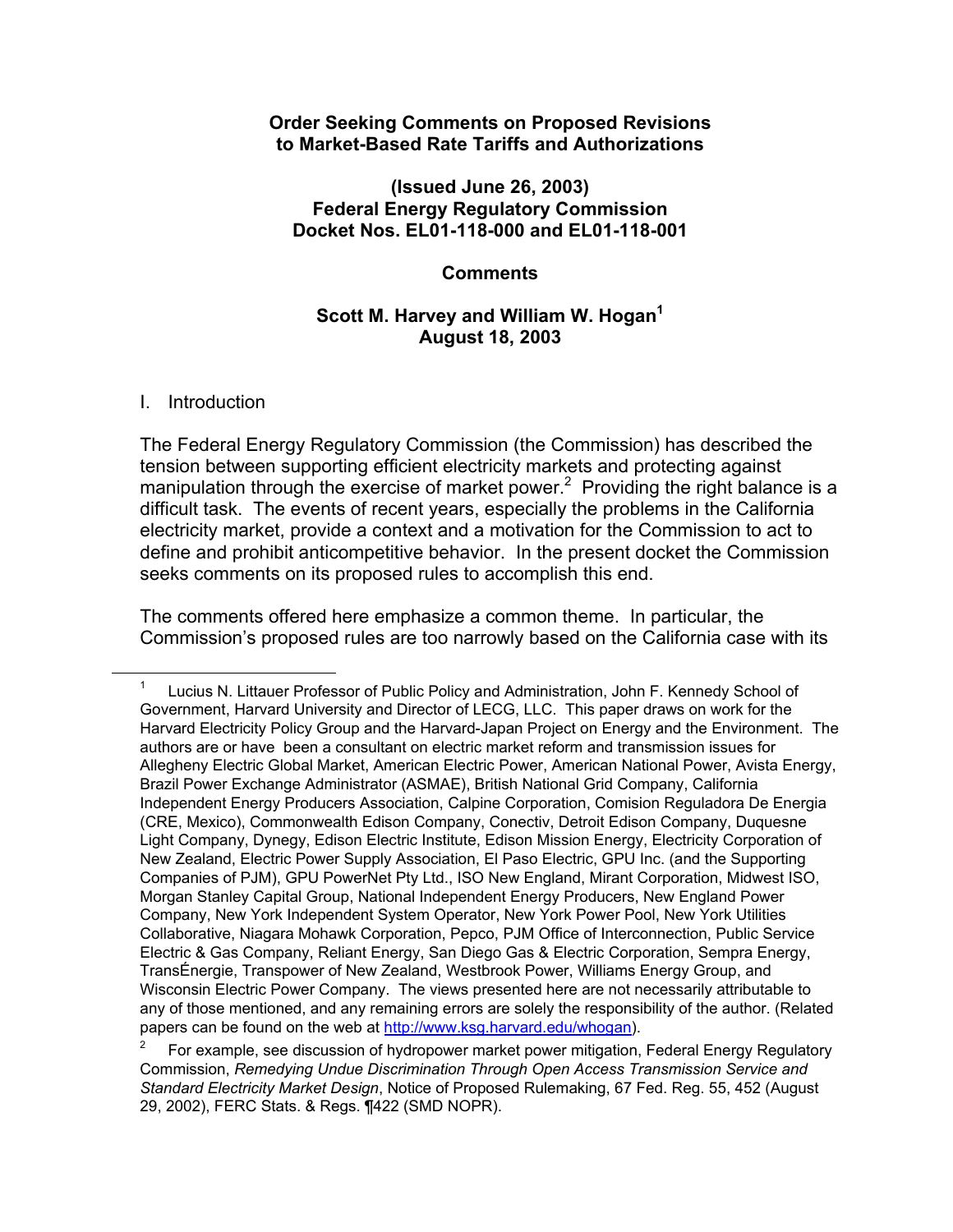fundamentally flawed market design. Further, even in the case of California, much of the implicit diagnosis is misplaced. The result is that the bulk of the resulting prescription embodied in the proposed behavioral rules would do harm, not good. Principal elements of the proposed rules would not even have been helpful in California. Further the rules would be starkly at odds with principles of good market design and efficient locational marginal pricing (LMP) that have been applied in the Northeast and sponsored elsewhere by the Commission in its deliberations on the appropriate Wholesale Power Market Platform.<sup>3</sup>

The proposed rules carry with them an implicit view about the design of an electricity market. This implicit design is inconsistent with the Commission's own electricity market design analyses and recommendations, and inconsistent with the successful markets in the Northeast. The implicit design is more like the model originally proposed by Enron, a model that has failed wherever tried and that has already been rejected by the Commission. It would be ironic and costly if the old Enron arguments triumphed in the new Commission market behavior rules. A fundamental problem is that the Commission Staff "Final Report on Price Manipulation in Western Markets,"<sup>4</sup> from which much of the proposed rule flows, implicitly embraced the Enron market design model while analyzing and condemning the practices that followed. The Staff analysis was too narrowly constrained by its context and lacked any broader analytical framework that would separate bad behavior from bad design. The Commission needs to go beyond that analysis of pathology and move on to address real issues in real markets building on the extensive related analytical work the Commission has done to promote efficient market design.

Here we describe the problems and explain why large parts of these particular proposed rules should not be adopted. The parts that could be appropriate are straightforward but limited. Further, we outline why the task ahead for the Commission is both different and more demanding in that it requires careful integration with the different markets in different regions.

#### II. Overview

The first proposed rule is simple and straightforward. We understand that rule 1 is intended to establish the Commission's authority to order disgorgement of profits in the circumstance of conduct that violates Commission approved tariffs for Independent System Operators (ISO) or Regional Transmission Organizations (RTO). If the Commission's authority is unclear, this rule could be helpful, although it ought not duplicate remedies in RTO and ISO tariffs that already assign financial

 $\frac{1}{3}$  $3$  Federal Energy regulatory Commission, "White Paper: Wholesale Power Market Platform," Washington, D.C., April 28, 2003.

<sup>&</sup>lt;sup>4</sup> Federal Energy Regulatory Commission, Staff "Final Report on Price Manipulation in Western Markets: Fact-Finding Investigation of Potential Manipulation of Electric and Natural Gas Price," Docket No. PA02-2-000, March 2003.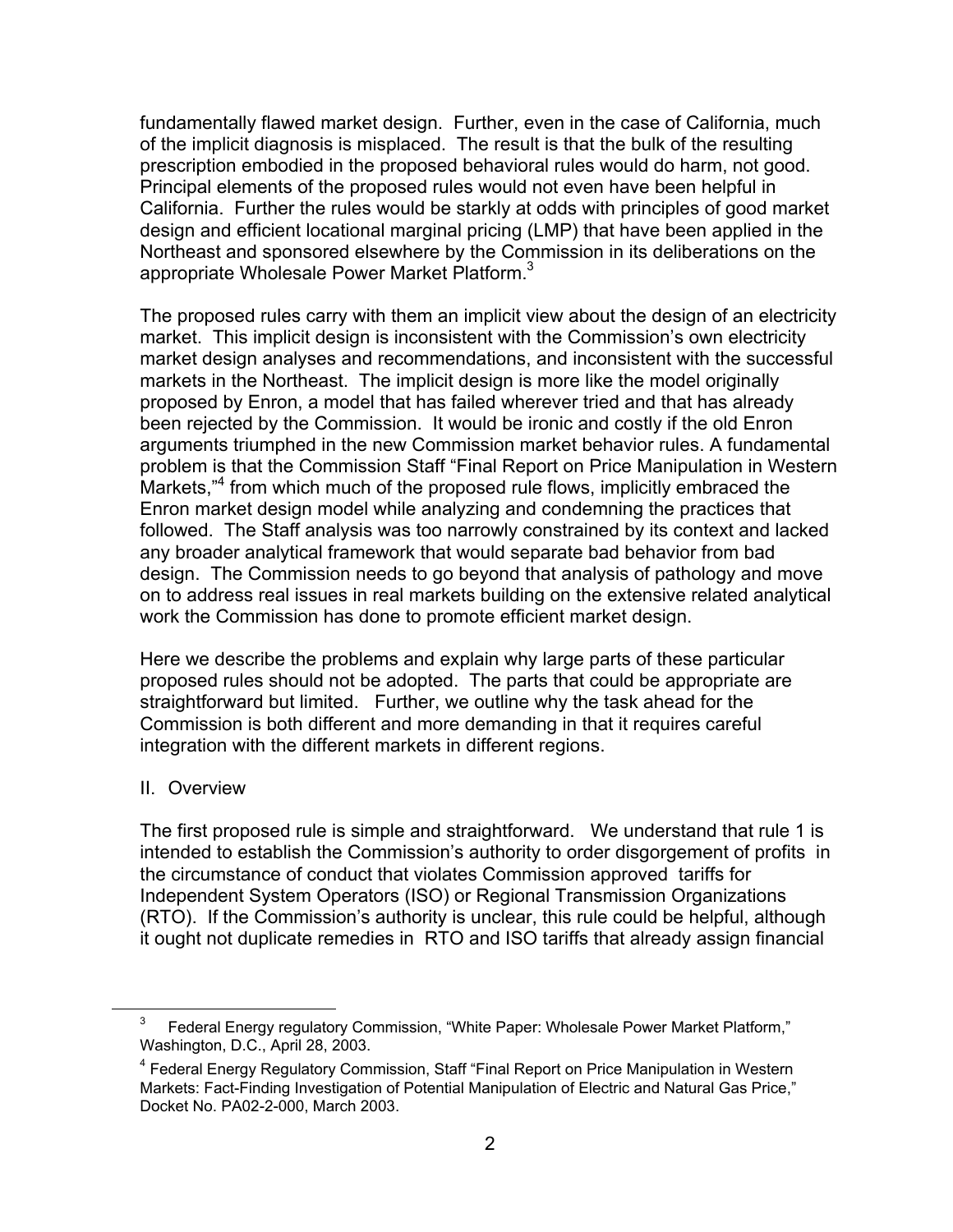consequences to tariff violations. $5$  If the proposed rule has a different purpose, that purpose needs to be made clear.

The second proposed rule is neither simple, straightforward, nor appropriate. Some of the conduct prohibited by the second rule would reduce market efficiency, impair reliability and raise the cost of meeting load. Unfortunately, the second rule would also prohibit conduct that increases market efficiency, is essential to maintaining reliability and reduces the cost of meeting load. Indeed, elements of the second rule are so inconsistent with efficient market design and successful market operation that they amount to declaring that Enron wins, that the Enron model with balanced physical schedules must be adopted in the Northeast, long after it has been uniformly rejected by market participants in the Northeast and elsewhere. These conflicting impacts arise in part from the flawed market model reflected in the second rule but are probably also in part inevitable in any rule that attempts to proscribe conduct across a number of markets with very different market rules and philosophies.

Further, the second rule is not necessary. The first rule provides the best approach for addressing issues raised by the conduct described in the second rule. The tariffs of the individual ISOs and RTOs are able to identify conduct that is unacceptable within those markets and the first rule would adopt a Commission enforced disgorgement of profits for such conduct. This approach of reinforcing the tariffs of the individual ISOs and RTOs would deter inefficient and anticompetitive behavior while ensuring that market conduct important to the success and reliability of ISO operation in some regions is not foreclosed by general Commission policies intended to address problems that may exist in markets having a very different market design and structure. It would be particularly counterproductive for the Commission to establish policies that would impose large economic and reliability costs on consumers and market participants of successful ISOs and RTOs in order to have one rule that could accommodate even bad market designs that have repeatedly failed. By allowing individual ISOs and RTOs to adopt rules approved by the Commission and consistent with their software and market systems, the Commission would permit customers of the successful ISOs and RTOs to benefit from the market flexibility accommodated by those designs, and the potentially high cost of inefficient restrictions such as those described by the second rule would only fall on the consumers and market participants of the ISOs and RTOs that choose to include such restrictions in their tariffs.

Finally, the application of Rule 3 needs to be clarified to provide that it is applicable only to formal communications in response to Commission, Market Monitoring unit or ISO inquiries and is not intended to apply to forward schedules.

 $\frac{1}{5}$  $5<sup>5</sup>$  For example, the NYISO assigns financial consequences to external transaction schedules that fail check-out with adjacent control areas for reasons within the control of the scheduling entity in order to deter attempts to manipulate market outcomes through transaction schedules that intentionally designed to fail check-out. See NYISO OATT attachment J at sheets 467-467A and NYISO Services Tariff, attachment B at sheets 350-350A.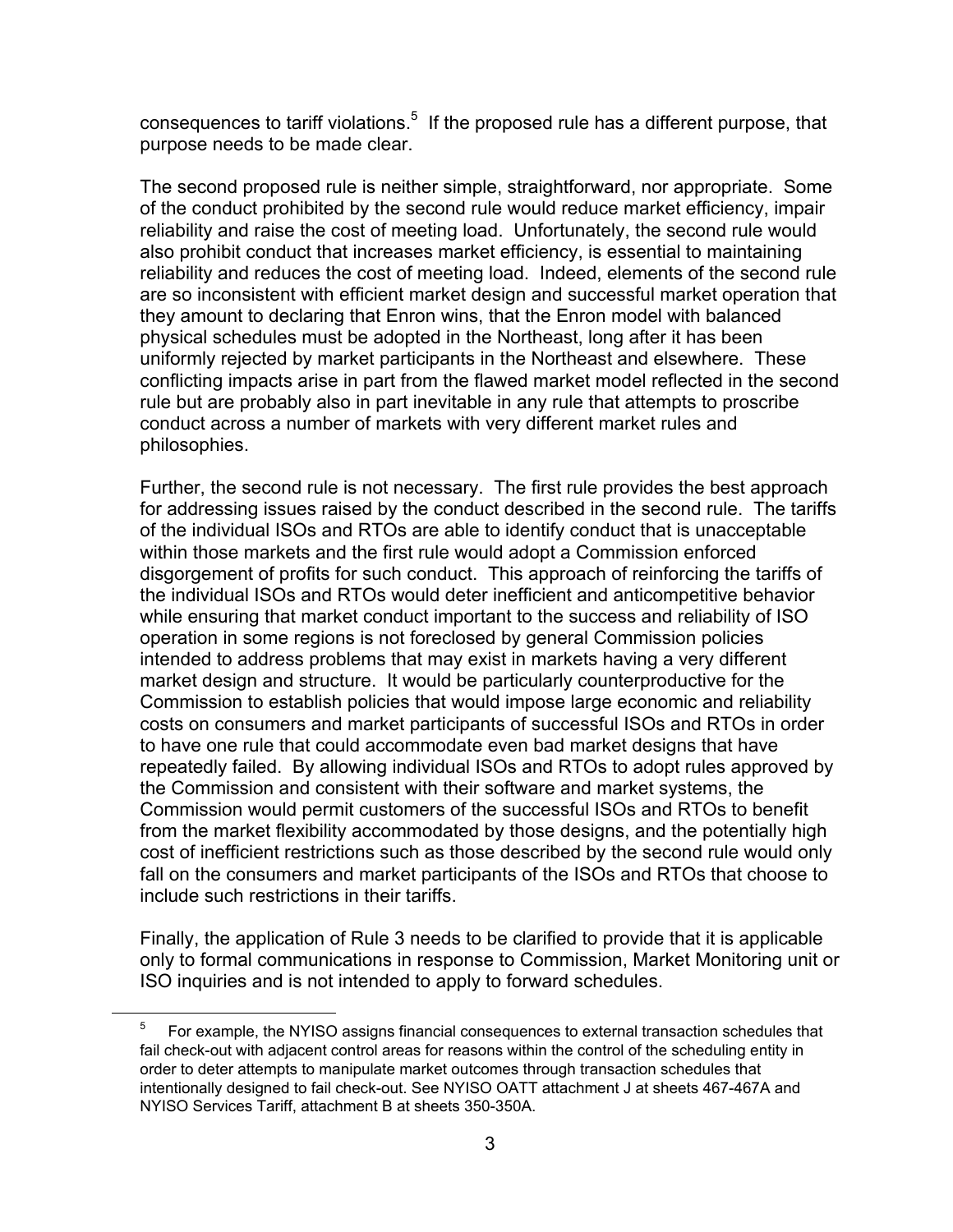## III. Discussion of Rules 2 and 3

The second rule should be rejected as a general industry wide prohibition on the described conduct. Parts B, C and E in particular would apparently prohibit conduct that is not only permitted in LMP-based markets such as PJM, ISO-NE and New York but is important to the success and future viability of those markets. In particular, virtual load and generation bids, changes in schedule between day-ahead and real-time to respond to real-time conditions, price based management of energy limited resources, and arbitrage between day-ahead schedules and real-time markets are important elements of successful markets in the Northeast that should not be undermined or abandoned. Part A appears to address price reporting issues which are better addressed under Rule 4 and as worded part A would prohibit arrangements which are important for efficient operation of markets and forward hedging. Only part D's prohibition on illegal collusion reflects a sound Commission policy objective that if defined consistent with the antitrust laws should apply broadly to all regions.

## A. Wash Transactions

The proposed Rule would prohibit "pre-arranged offsetting trades of the same product among the same parties, which trades involve no economic risk, and no net changes in beneficial ownership." This prohibition does not address market manipulation. In particular, financial transactions with no net impact should not affect market outcomes. The relevant elements of this rule should be included in Market Behavior Rule 4, and applied to price reporting of such transactions.

If the prohibition set forth in this rule were applied to market transactions, rather than to price reporting, this prohibition would have a number of substantial adverse impacts. First, the Commission should recognize that the current wording of the prohibition appears to apply to exchange agreements, which are pre-arranged offsetting trades of the same product among the same parties, but at different locations. Such transactions are particularly common outside RTO markets, because they enable the parties to avoid paying pancaked transmission charges and thus reduce the cost of meeting load. These exchange transactions are legitimate efficiency enhancing business transactions and should not be prohibited. Moreover, although the prices of such transactions do not themselves convey information regarding market price levels, price reporting services might choose to request that these transactions be reported to them because the locational differential embedded in these transactions could provide useful information that may be used by those services to validate other information or in combination with other information to develop price assessments.

Second, the proposed rule does not recognize differences in transaction term (i.e. duration), and would therefore apparently prohibit book out transactions, whereby market participants cash out deliveries under long-term transactions with offsetting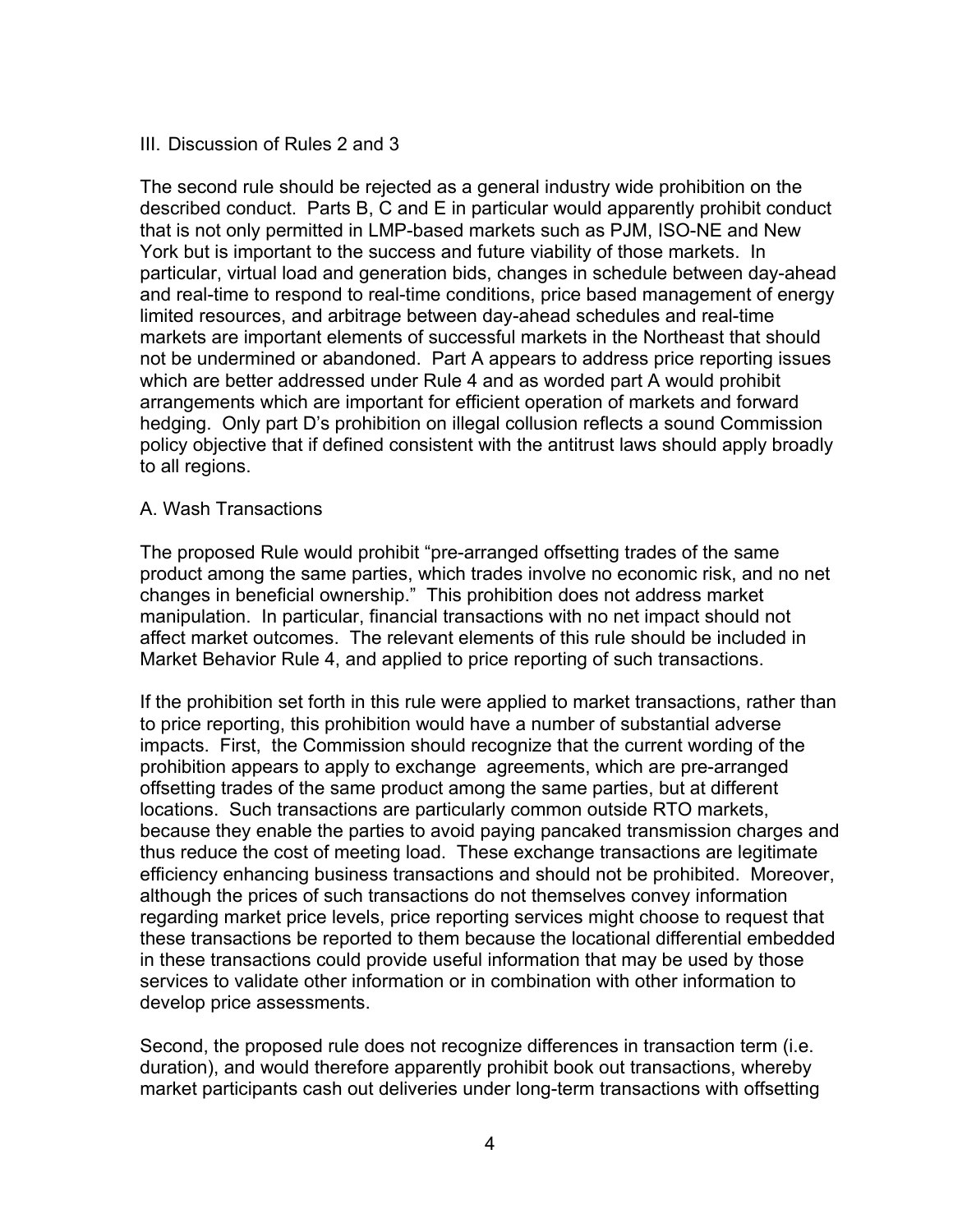short-term transactions to avoid the transaction costs associated with taking the long-term transaction to delivery. Such a prohibition would also adversely impact the market, raising the cost of settling long-term transactions and therefore at the margin discouraging forward contracts.

Third, the Commission should recognize that a fundamental characteristic of both ISO market systems and bilateral or multilateral electronic trading systems is that there are no retakes. When market participants mistakenly buy instead of selling or buy 10 times as much as they intended, those market participants cannot avoid the financial consequences simply by saying it was a mistake. Instead, they must attempt to close out the erroneous position as quickly as possible, which may entail entering into an offsetting transaction, possibly with the same party or on the same trading platform. These transactions are legitimate and prohibiting them would serve no useful purpose.

Real wash trades that have no legitimate purpose should also have no effect on the market. Overall, the prohibition described under part A would serve no useful purpose and would raise the costs and risks of market participants for no socially appropriate purpose. If the Commission's purpose is to prevent the reporting of wash transactions from impacting price reporting, that purpose should be addressed through Rule 4.

## B. False information

Supplying inaccurate information regarding generation availability in forward reliability evaluation processes, supplying inaccurate information regarding real-time generation availability, or scheduling transactions that are designed to fail check out, can provide a method of withholding capacity from the market, or manipulating the resources scheduled to be available in real-time and should be deterred. At the same time, it must be recognized that the essence of a market-based LMP pricing system, as well as most non-LMP market systems, is that individual market participants are free to take financial positions in forward markets that may differ from their real-time consumption or generation patterns. The rule 2 prohibition on "inaccurate load or generation data" would apparently preclude virtual demand and supply bids in day-ahead markets, as these bids and offers would not match any physical load of that supplier, although they might well correspond to overall market load or generation. Similarly, the prohibition on "paper trades" would apparently prohibit virtual supply and demand bids, an important element of Northeast markets $6$ and one that not long ago the Commission insisted that the NYISO extend to internal locations as well as to the external proxy buses. $<sup>7</sup>$ </sup>

 <sup>6</sup>  $6$  See, for example, PJM Scheduling Operations Manual, Section 2, pp. 2-3 to 2-5; NYISO OATT Sheets 88 and 88A.

<sup>&</sup>lt;sup>7</sup> See, for example, the discussion in 97 FERC Para 61,091 Order Accepting Virtual Bidding Proposal and Mitigation Measures, and Directing Compliance Filing, October 25, 2001.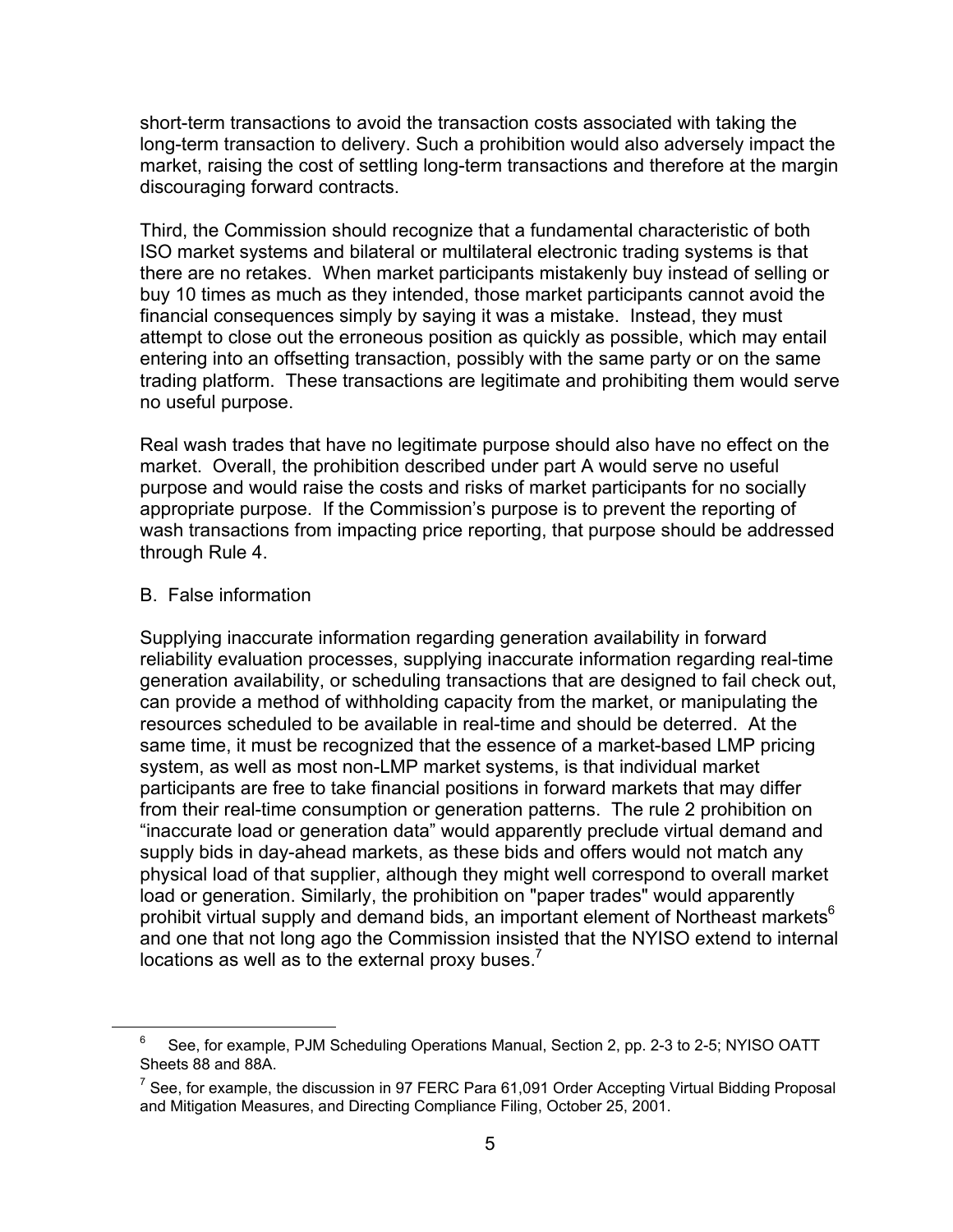In addition, this rule would apparently preclude a generator operating to cover a bilateral transaction from generating energy in excess of the load covered by a bilateral contract, because its bilateral schedule would then be construed to be based on "inaccurate load data." This ability of generators to enter into financial bilaterals yet remain on dispatch without regard to the actual consumption of the load covered by the bilateral contract is fundamental to the operation of the LMP markets in PJM, New York and now New England and is proposed for MISO. $8$  That generators be free to follow their economic dispatch instructions, without regard to their bilateral contracts, is essential for least-cost operation and maintaining liability.

Requiring that generators match their output to physical loads, rather than following ISO bid-based dispatch instructions, was long a goal of Enron. The related balanced schedule requirement in Cal ISO coordinated day-ahead markets was one of the now rejected four pillars of the California market separation rules. This design feature was rejected by the transmission owners, regulators and ultimately all other market participants in the Northeast. Yet the proposed prohibition on "inaccurate" load or generation would apparently require that generators entering into bilateral contracts operate to follow physical loads rather than following dispatch instructions, in effect declaring that "Enron wins" long after Enron's vision is entirely discredited. Moreover, this rule would appear to prohibit generators from self-scheduling to sell power in the spot market, an important market design element in most markets and a element of the Commission's own Wholesale Power Market Platform proposal.<sup>9</sup>

Furthermore, the Commission needs to recognize that even the terms "firm" and "non-firm" have very different meanings in LMP markets than in contract path systems and it is not at all clear what the proposed prohibition on "scheduling nonfirm service or products sold as firm" means in LMP markets. In all of these general prohibitions it is necessary to consider what the words mean not only in California under its flawed market design but under each other market design. For this reason, most of these prohibitions are better addressed within individual ISO/RTO tariffs.

Finally, Rule 3 is likely intended to require market participants to provide complete, accurate and factual information, and not submit false or misleading information, or omit material information in filings, or in responses to Commission, market monitor, ISO or RTO inquiries. It might, however, also be construed to require that market participants not submit forward schedules that differ from their actual real-time operations. As discussed above, such an application of the prohibition would be counter-productive. It would eliminate virtual supply and demand bids in forward markets and potentially deter market participants from modifying their real-time operations in response to real-time conditions, if this would cause their day-ahead

 $\frac{1}{\sqrt{8}}$ <sup>8</sup> See the example in MISO Straw Proposal, pp. 26-28, 32.

<sup>&</sup>lt;sup>9</sup> See, for example, Federal Energy Regulatory Commission, "White Paper: Wholesale Power Market Platform: Appendix A," Washington, D.C., April 28, 2003, p. 10. See SMD NOPR para 271 and Appendix B, Part 3, Section 1.5; PJM Operating Agreement, Section 1.10; MISO Long-Term Market Design and Congestion Management Straw Proposal, November 29, 2001, pp. 16, 25 and 31; New England Power Pool Market Rules; FERC Electric Rate Schedule No. 7, Section 1.10.3.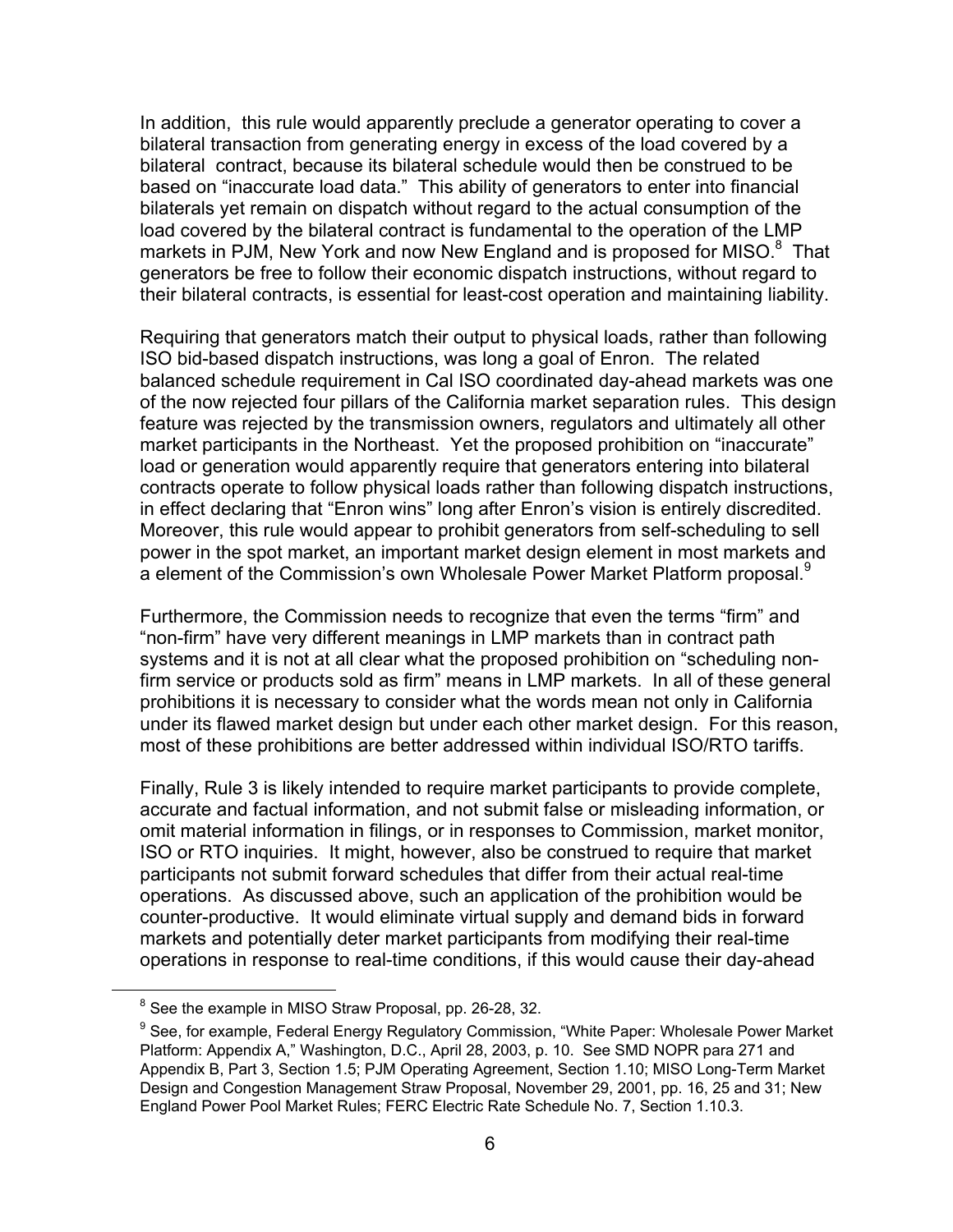schedules to be characterized as "false or misleading" simply because they differed from real-time.

Rule 3 should therefore be modified to clarify its intended applicability and ensure that it does not have unintended consequences.

## C. Artificial Congestion

The proposed order would prohibit "transactions in which an entity first creates artificial congestion and then 'relieves' such artificial congestion." There are circumstances in which transactions may be scheduled in forward markets to profitably distort forward prices by creating congestion in forward markets which will not exist in real-time. Where this conduct has arisen, the affected ISOs and RTOs have adopted measures to address it.<sup>10</sup>

The proposed order, however, would apparently prohibit a wide range of desirable conduct seen routinely both in LMP markets in the Northeast and in Transmission Loading Relief (TLR) based congestion management systems outside the Northeast. First, it appears that like the prohibition on "False Information" discussed above, this part of the proposed order would largely preclude the use of virtual load and supply bids for arbitrage of day-ahead and real-time prices. While the proposed order does not define "artificial congestion" it appears to us that any virtual demand offer submitted in a day-ahead market by a physical generator, would likely have the property of creating congestion that might be relieved by that generator's supply offers. Similarly, the virtual supply offers submitted by a Load Serving Entity (LSE) in a day-ahead market would be likely to relieve congestion created by the physical loads of that LSE. These virtual load and supply bids have been successfully implemented in Northeast markets, $11$  provide an important mechanism for the arbitrage of day-ahead and real-time markets while avoiding withholding of generation from the day-ahead commitment process. Such a prohibition of virtual load and supply bids would be more likely to reduce, than increase, the efficiency and competitiveness of day-ahead markets.

The potential adverse impact of the proposed order on arbitrage utilizing virtual load and supply bids could be limited to a degree by clarifying the meaning of "artificial congestion" to refer only to congestion that exists in forward markets but is not expected to exist in real-time. This would be analogous to the standard PJM uses in evaluating the impact of virtual load bids on financial transmission rights (FTR) values. Such a definition would clarify that virtual load and supply bids that cause day-ahead congestion to better approximate real-time congestion are legitimate arbitrage. Even with such a definition of "artificial congestion," however, the Commission's order might be construed to prohibit arbitrage transactions by loads

 $10$  See, for example, the discussion of the use of virtual load bids to create congestion in PJM, PJM Market Monitoring Unit, PJM Interconnection State of the Market Report 2000, pp. 97-98, and NYISO April 1, 2003 filing in Docket ER03-690-000, re non-competitive proxy buses.

 $11$  They were also called for in the SMD NOPR, described as "financial bids," e.g., p. 127.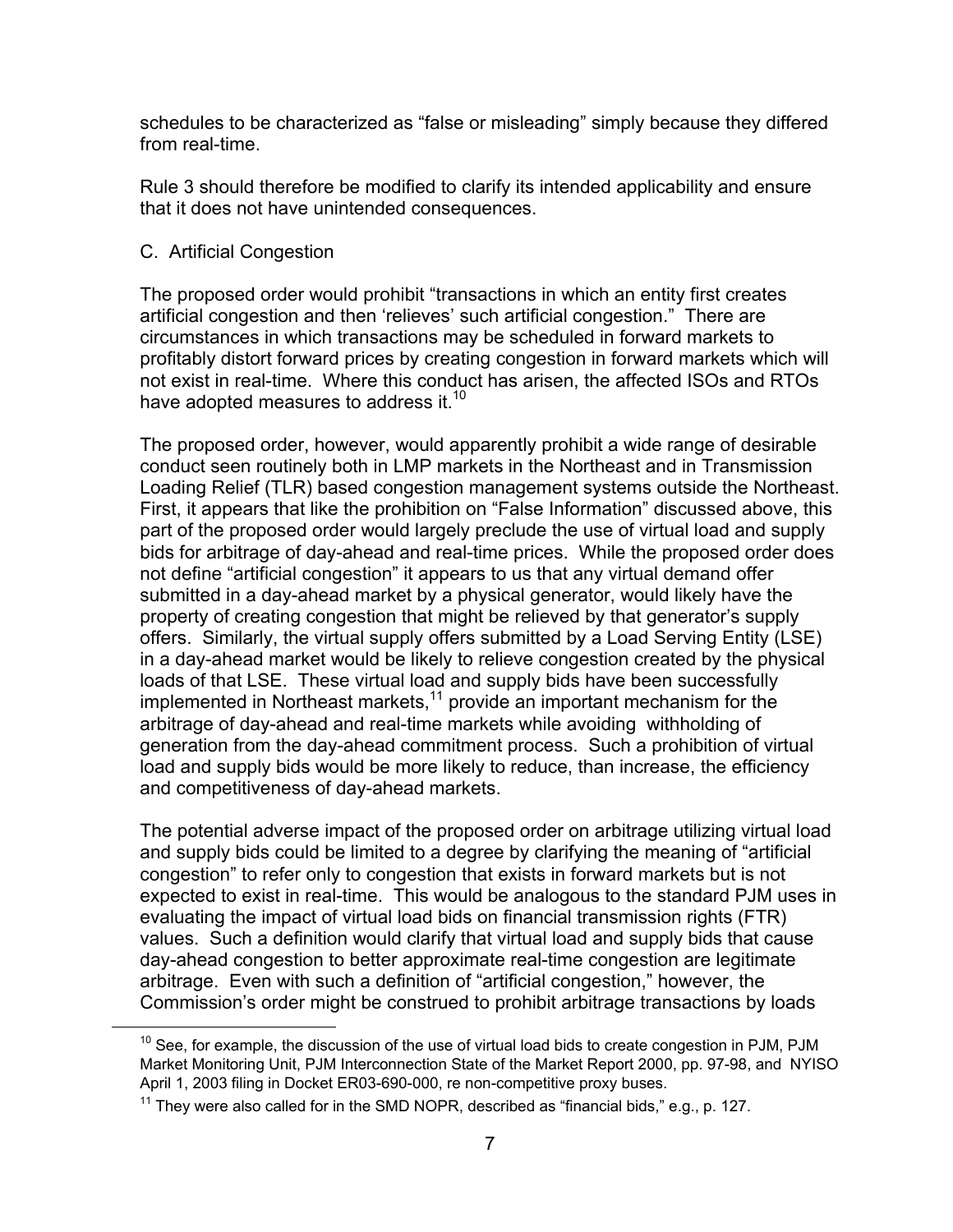and suppliers that turn out in real-time to be unprofitable. Since market participants in practice cannot avoid sometimes misforecasting congestion, the rule would appear to raise the costs of arbitrage by whatever costs are imposed by the prohibition.

This leads to the second concern with the proposed order, that it would apparently prohibit changes in day-ahead schedules in response to changes in market conditions between day-ahead and real-time. In practice, congestion that existed in forward markets may not exist in real-time because market participants have responded competitively to changed real-time conditions. Prohibiting such real-time responses to real-time market conditions would serve to prohibit competition, not to promote it. For example, any import or export transaction scheduled at an external proxy bus that is reversed in real-time would appear to fit the definition of creating artificial congestion (when the transaction is scheduled day-ahead) and then relieving it (when the transaction is backed down in real-time). This behavior, however, is efficient and important to maintaining reliability if the changes are in response to changes in market conditions. It is central to the day-ahead and realtime markets in the Northeast that day-ahead schedules are financial and it is expected that if market prices are different in real-time than expected day-ahead, then market participants will adjust their day-ahead schedules so that real-time schedules are consistent with real-time prices.

The New York ISO in particular utilizes financial scheduling processes at the external proxy buses premised on the operation of competitive markets at these proxy buses, and an important part of this competition is the ability of market participants with day-ahead transactions to reduce or eliminate those schedules in real-time in response to changes in the price differentials across those interfaces. The proposed rule would apparently prohibit much of the competitive response on which the NYISO markets at the external proxy buses are premised and would likely require reevaluation of these market mechanisms.

Moreover, even within the footprint of a given ISO/RTO almost any day-ahead schedule by a vertically integrated utility, such as those that predominate in Midwest ISO (MISO) would create congestion in day-ahead markets that the utility's operations might relieve in real-time as market conditions change. Moreover, the MISO market design explicitly envisions that market participants would utilize virtual demand and supply bids in the day-ahead market process to financially hedge themselves for transmission schedules that might or might not flow in real-time, in much the same way as they reserve transmission today.<sup>12</sup> The Commission should not prohibit conduct that is thus necessary to the prospective operation of LMPbased congestion management and energy markets in this large and important region.

<sup>&</sup>lt;sup>12</sup> See, for example, MISO "Long-Term Market Design and Congestion Management Straw Proposal," November 29, 2001 pp. 14-16.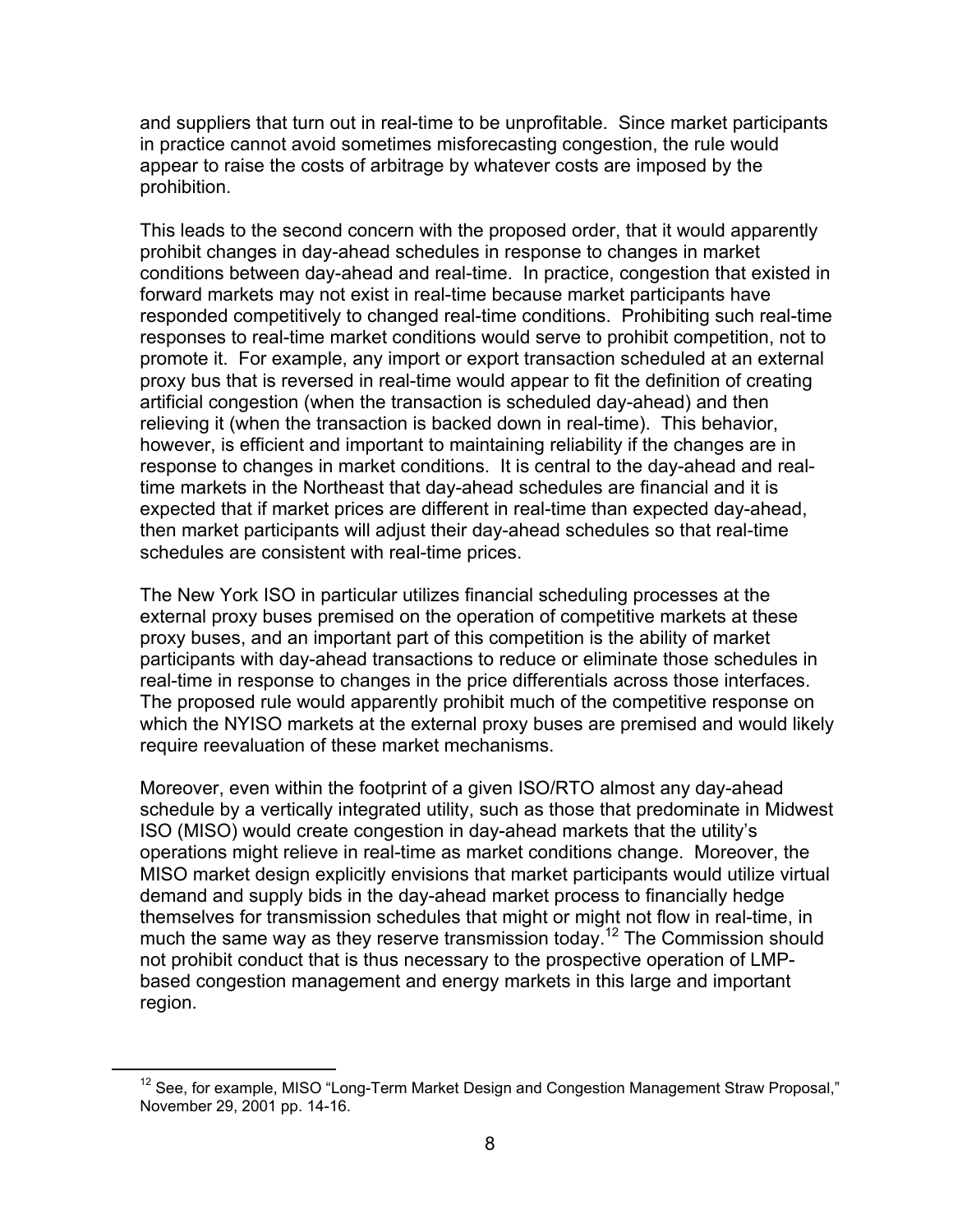Outside LMP markets in regions currently utilizing contract path scheduling practices, it is also expected that market participants will adjust their real-time schedules to reflect actual real-time demand and supply conditions when those are different from those expected day-ahead. These changes at times involve schedules that reverse the direction of flow across constraints. Prohibiting such changes would preclude response to real-time conditions, raising costs and undermining reliability.

Third, the proposed rule would appear to prohibit one of the mechanisms that market participants in the Eastern Interconnection outside the Northeast sometimes utilize to manage congestion and avoid curtailments under TLR procedures. While of limited effectiveness, we understand that some market participants, particularly in the Midwest, have been able to identify some counterflow transactions that they can at times use to offset the impact of other transactions on constraints and thus avoid TLR based curtailments. These transactions by definition involve real-time transactions with off-setting impacts on the constraint.

Indeed, every form of real-time congestion management in effect entails creating "transactions" that relieve the congestion created by other transactions and thus would apparently be prohibited by the proposed rules. Overall, the proposed rule potentially addresses three kinds of transactions. First, transactions scheduled in the same market, i.e., in a day-ahead market, that exactly cancel each other out would be prohibited. These transactions would have no financial impact in an LMP market and there is no need to prohibit them. Market designs that socialize congestion costs and pay constrained-on and constrained-off charges will encounter problems in managing congestion and these market designs provide incentives for a variety of inefficient market participant behavior. The ISOs administering those markets may seek to prohibit conduct that exploits inefficiencies in these market designs but there is no reason to apply such prohibitions to LMP based markets. Moreover, even in markets with such problematic designs we are skeptical that such prohibitions will be effective in deterring inefficient behavior without also deterring desirable and even necessary behavior. In reality, the only effective remedy in such markets is to fix the inefficient pricing rules.

Second, transactions scheduled in a day-ahead market that are reversed in real-time would be prohibited by the proposed rule. These changes in transaction schedules clearly should not be prohibited as the ability of market participants to change schedules between day-ahead and real-time is central to maintaining reliability in any market. Third, the rule would prohibit transactions in the same market whose effects on transmission constraints do not cancel out because they are not quite the opposite of each other and thus the transactions may earn a margin. These kinds of transactions are also desirable and should not be prohibited as these kinds of changes in schedules are critical to congestion management. In fact, this is exactly what redispatch entails, shifting generation from a resource with a large shift factor on a constraint to a resource with a smaller shift factor on that same constraint. Prohibiting market participants from engaging in such behavior or responding to ISO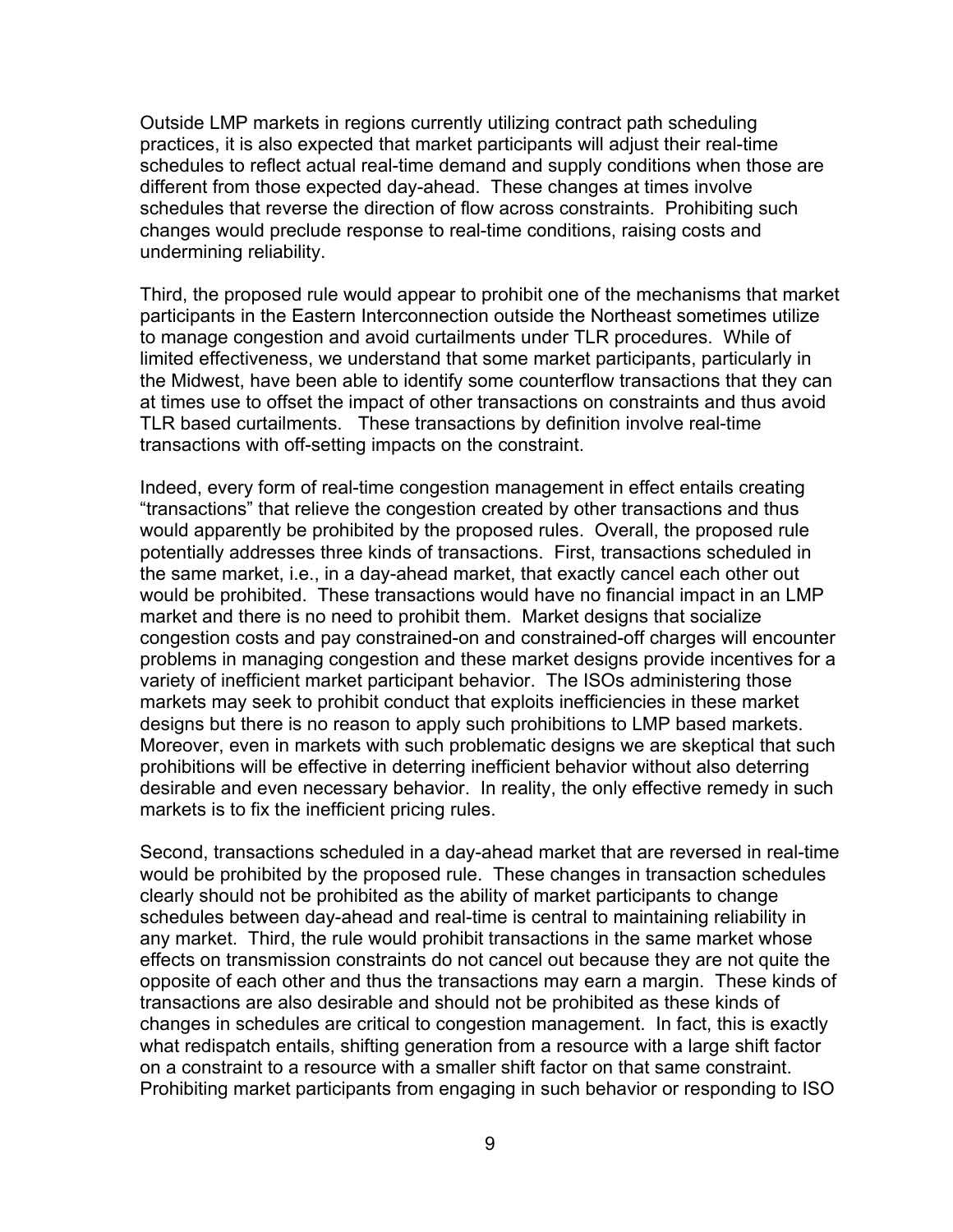instructions that results in this outcome would be extremely inefficient and adversely impact reliability. In fact, the whole point of LMP pricing and region wide congestion management in the Midwest is to accomplish just what this rule would apparently prohibit.

# D. Collusion

The proposed order would also prohibit "Collusion with another party for the purpose of creating market prices at levels differing from those set by market forces." If there is ambiguity as to whether the antitrust law prohibition on collusion is applicable to behavior in electricity markets, then the Commission should establish such a prohibition. If this is necessary, it would be desirable for the Commission to align its definition of illegal collusion as closely as possible with the definition of illegal collusion under the antitrust laws. In particular, the antitrust laws include a large set of precedents governing the application of the prohibition on collusion to joint ventures, affiliates, and contracts that the Commission should not attempt to replicate under a new definition of illegal collusion.

# E. Withholding Available Supply

Part E would prohibit "bidding the output of or misrepresenting the operational capabilities of generation facilities in a manner which raises market prices by withholding available supply from the market." Avoiding the exercise of market power is important, but it is essential that rules intended to deter the exercise of market power, not also deter ordinary competitive behavior that is important to maintaining competition and to the success of market based reliability mechanisms. In December 2001, we submitted comments in this docket that discussed in detail the complexities in applying proposed criteria for identifying economic and physical withholding.<sup>13</sup> Instead of addressing those complexities, the language now proposed makes no attempt to distinguish competitive from anti-competitive behavior. If this proposed rule were literally applied, the existing markets in the Northeast would become unworkable and it would be extremely unwise for state regulators in other regions to permit regulated utilities to operate under RTOs subject to such prohibitions.

First, it should be noted that the criterion of prohibiting the "bidding the output…of generation facilities in a manner which raises market prices by withholding available supply from the market," if taken literally, would apparently prohibit all bids above zero because all such bids withhold supply and thereby raise price. This could not be the Commission's intent but it illustrates the problem of the general prohibitions under rule 2. The earlier proposed order in this docket defined economic withholding in terms of "offering output to the market at a price that is above both its full incremental costs and the market price." At minimum the proposed prohibition needs to be modified to recognize that offering supply at incremental cost does not

 <sup>13</sup> Scott M. Harvey and William W. Hogan, "Market Power and Withholding," December 20, 2001.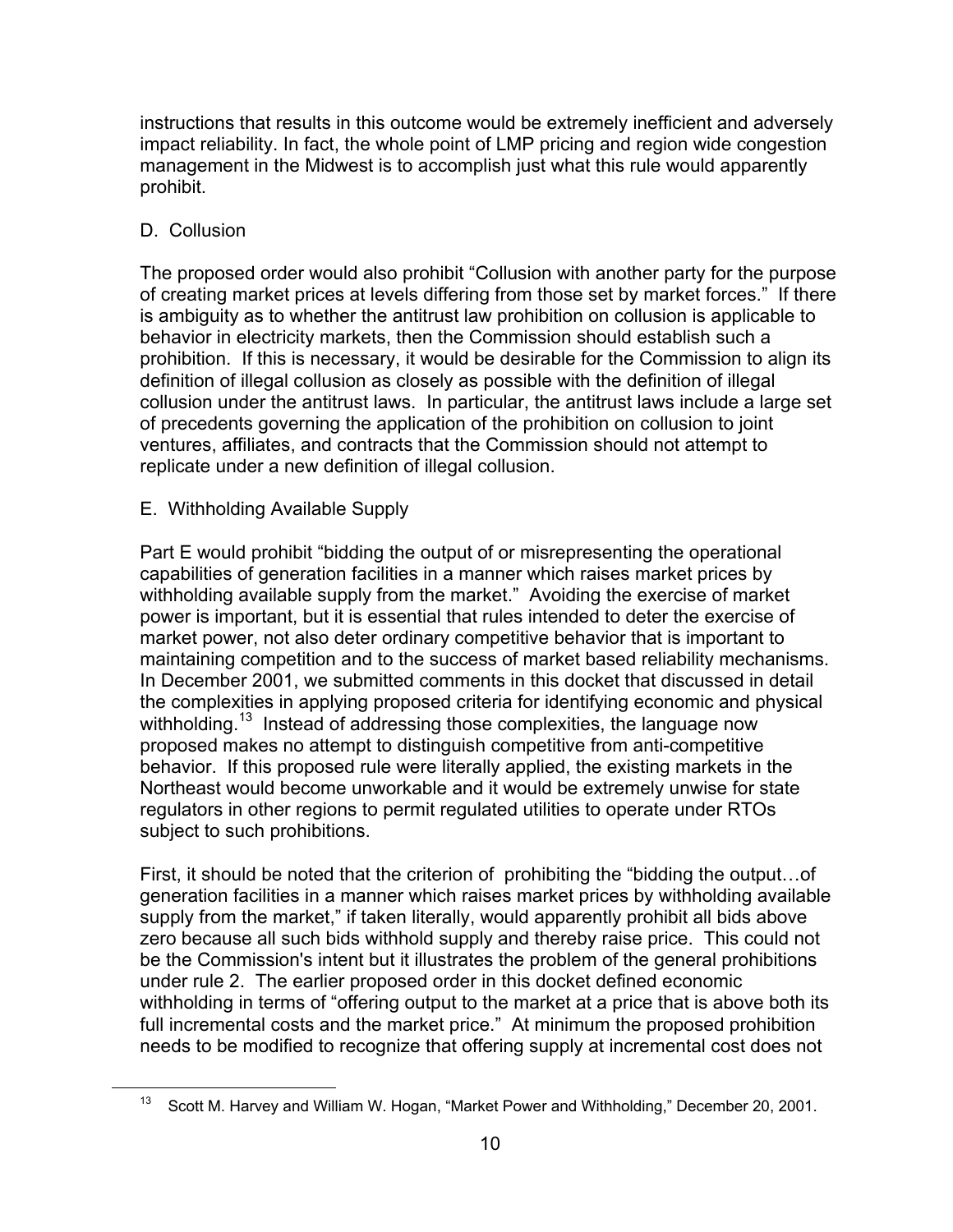constitute anticompetitive withholding and should not be prohibited. Even if the proposed order were modified in this manner, the language would fail to address any of the concerns previously noted with the more specific language in the earlier proposed order.

The second problem with this prohibition is that any prohibition on withholding supply from the market or bidding above incremental costs must contain an exclusion or limitation on application of this prohibition to energy limited units. As we previously noted,<sup>14</sup> the offer prices of such units can be and are used by firms lacking market power to allocate the limited output of these units to the hours with the highest value. Moreover, these offer prices also serve the purpose of ensuring that these units retain sufficient ability to provide reserves, whether in formal reserve markets or in the context of self-supply by vertically integrated utilities. A prohibition which prevented limited energy units from "bidding supply" "in a manner which raises market prices by withholding available supply from the market" could have serious adverse impacts on economic efficiency, electric system reliability and consumer costs by causing energy limited units to be inefficiently scheduled to displace high cost generation in a manner that makes the energy limited units unavailable to provide reserves in many other hours of greater need. The Commission's soft bid cap in the California market during 2000-2001 appears to have had this effect by preventing energy limited units from submitting offer prices that were sufficiently high to prevent the units from being dispatched to displace energy from high cost units lacking such energy limits. The soft bid cap may thereby have exhausted the ability of some energy limited units to offer reserves and contributed to the reserve shortages that ultimately required load shedding in California.

Third, it is unclear whether the proposed prohibition would apply only to real-time markets or also to forward markets. It is not anticompetitive or inefficient for market participants to decline to enter into forward contracts at less than the expected market clearing price and any prohibition that imposes such a requirement would give rise to inefficient behavior that would likely undermine reliability without benefiting loads. Indeed, a requirement that physical generation suppliers offer to sell their supply in forward markets at variable cost without regard to expected realtime prices would result in transferring all generation rents to middlemen. Moreover, as we have previously pointed out, any assessment of the cost of providing supply in forward markets must take account of start-up and no-load costs, not simply incremental generation costs.<sup>15</sup>

Fourth, while the Commission's earlier proposed order appeared to recognize that capacity providing reserves is not economically withheld from the market, the current language provides no exemption for capacity providing reserves.<sup>16</sup>

 <sup>14</sup> Harvey Hogan 2001 pp. 37-39.

<sup>15</sup> Harvey Hogan 2001, pp. 39-41.

 $16$  Harvey Hogan 2001, pp. 41-42.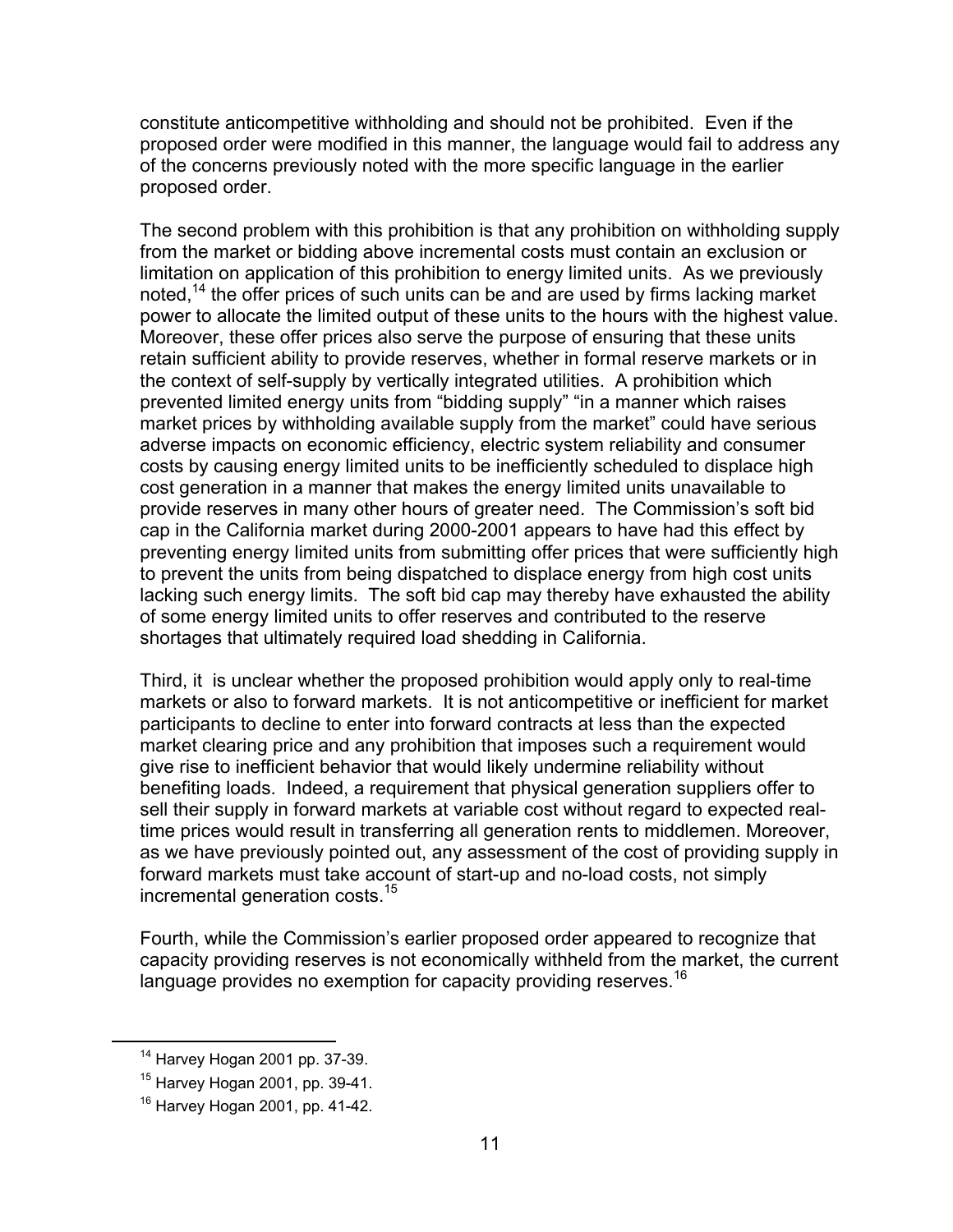## F. General Prohibition

In addition to the specific prohibitions discussed above, the Commission's proposed order also contains a general prohibition on other "actions or transactions without a legitimate business purpose which manipulate or attempt to manipulate market prices, market conditions, or market rules for electric energy, or result in market prices for electric energy and/or electric energy products which do not reflect the legitimate forces of supply and demand…." The Commission notes that in addition to the specifically prohibited behavior, the Commission would take action under this generic standard if it discovers "additional activities of a seller taken in contravention of our market behavior rules affecting the justness and reasonableness of rates." <sup>17</sup>

The Commission should be extremely cautious in adopting such an open ended disgorgement rule. There is a likelihood that the Commission's proposed rule could fatally undermine the very competition it seeks to expand by creating the expectation that arbitrage transactions will be subject to disgorgement if they are profitable, while market participants will be permitted to retain losses. But ISOs rely in part on arbitrageurs to keep some markets competitive. If the Commission were to impose rules that deter arbitrage or materially increase its cost, the competitiveness of these markets might deteriorate markedly.

This proposed general rule as well as the specific prohibitions raise the question of why the Commission would prohibit conduct in an ISO coordinated market that the ISO that coordinates that market would not prohibit. It is not apparent to us why any general prohibitions by the Commission are necessary in addition to those applied by the ISO coordinating the market in question. If the Commission believes that a particular rule needs to be applied in a specific market, this need could be addressed prospectively through the normal tariff conditions process, with all market participants, and the ISO coordinating the market, having an opportunity to comment on the need for and likely effects of the proposed rule, before it is put in place on a prospective basis.

It may be that this proposed rule is motivated by a concern that new bidding strategies or market design failures may emerge and that the time frame for amendments to ISO tariffs that address these problems may be too slow to enable ISOs to modify their tariffs before substantial market inefficiencies and wealth transfers have been incurred. It does not seem to us, however, that such a concern warrants this approach.

There is always a possibility that a software change, a generation or transmission outage, or a mandated change in tariff conditions will create new opportunities for inefficient conduct that was not anticipated by existing market rules. It seems to us that this problem is better addressed by the Commission establishing procedures for ISOs to put in place temporary interim rules approved by their boards to deal with such sudden problems on a prospective basis. Such an approach would permit

 $17$  FERC para 23.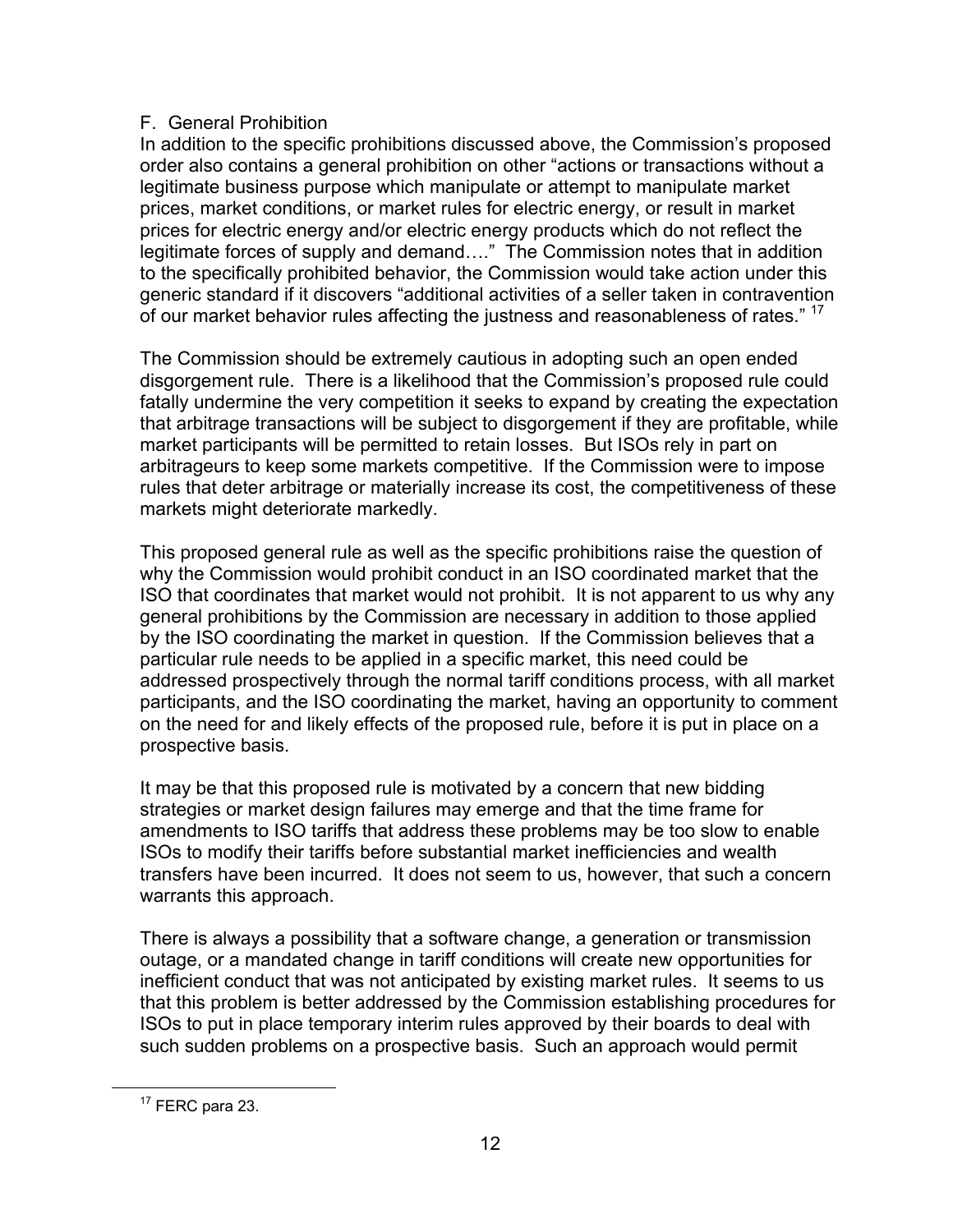ISOs and their market participants to address such unanticipated problems, with rules that deter the inefficient conduct without also deterring conduct that is important to the efficient operation of those markets. The approach proposed by the Commission, however, would imply that in the event of such a sudden change, market participants would not know what behavior might be found to be prohibited or not until months later, leading to the worst possible outcome, many market participants pulling out of the market in the interim.

## G. California

Even in California during 2000 and 2001, the grim reality is that had rules B, C and E been in place, the outcomes probably would have been worse – not better – and load shedding would likely have begun earlier, lasted longer and affected more customers. When the fault is with the market design, it would be misplaced to prohibit behavior that is necessary to overcome defects within the flawed design. For example, the proposed Rule B is likely intended to prohibit "fatboy" scheduling, whereby resources outside California were self-scheduled as price takers to sell energy into California in excess of their actual California load. This course of action enabled the sellers to comply with the tariffs of intervening systems, permitting them to make additional energy available in the California market. Had the energy not been scheduled into California in this manner, it could not have been delivered, and prices in California would have been higher, and additional load shedding might have been required during reserve short hours.

Part C would likely have prohibited "death star" scheduling. The undisputed reality is that the congestion payments received by those scheduling death star transactions were paid by other market participants that were thereby enabled to sell additional generation into California. The net impact of the death star transactions under the Cal ISO's admittedly flawed contract path scheduling mechanism was that more energy could be imported into California. Had the death star schedules not permitted these additional imports to be delivered into California, prices would have been higher and additional load shedding might have been required during reserve short hours.

Part C would likely also have prohibited "ricochet" transactions whereby exports scheduled prior to real-time were scheduled back into the source region in real-time in response to real-time conditions. Had this conduct been prohibited during the California energy crises, these export schedules would have flowed out in real-time, potentially backing down generation outside California, reducing supply in California and giving rise to the need for additional load shedding during resource short hours. More likely, the resulting price discrepancy would have caused other market participants to sell energy back into California in real-time, with some increase in transaction costs.

Finally part E was in effect implemented to a degree during 2001 by the Commission's soft-bid cap's as applied to energy limited resources. As noted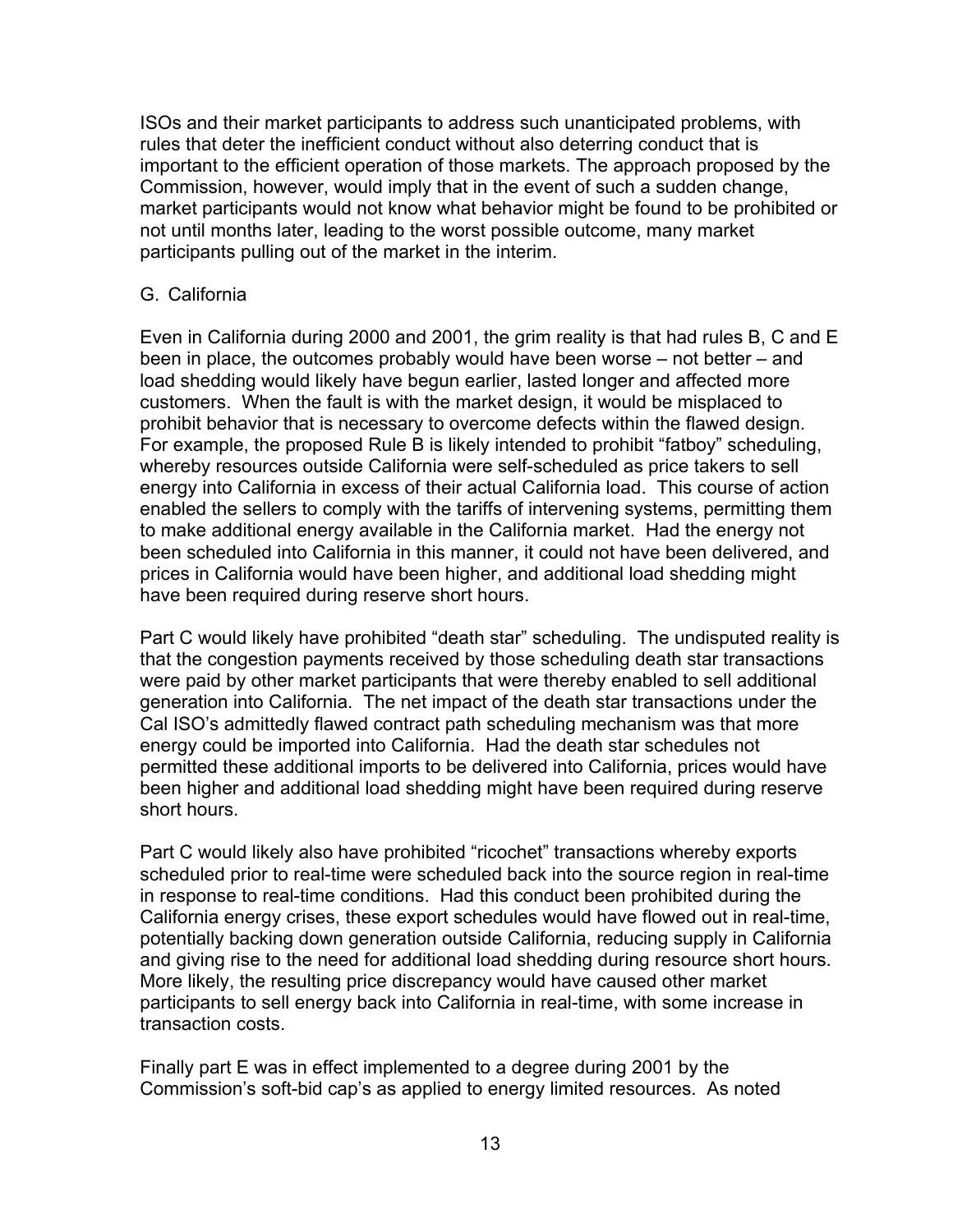above, by depleting the ability of energy limited units to supply reserves, the Commission's soft bid cap likely ultimately raised real-time prices and may have led to additional load shedding during reserve short hours.

Hence, even in California during 2000-2001 these prohibitions would have been counterproductive. There is no basis for the Commission to inflict these prohibitions, and their inevitable consequences on consumers and other market elsewhere in the country and particularly not on the consumers and market participants in the Northeast that have developed effective well functioning markets that would be seriously impacted by these prohibitions.

#### H. Conclusion on Proposed Rules 2 and 3

The prohibitions included in rule 2, parts B, C and E, would prohibit conduct that is efficient and reliability enhancing. Indeed these prohibitions are thoroughly inconsistent with the markets currently operating in the Northeast. The proposed rules would also be inconsistent with the Commission's own analysis of the preferred market design. Outside the Northeast, The prohibition on counter-flow included in part C would undermine existing congestion management mechanisms in the Midwest, leading to greater use of TLRs, while imposition of the prohibitions expressed in parts B and E would likely deter MISO market participants from moving forward with planned market implementation consistent with the Commission Standard Market Design (SMD) that would be rendered unworkable by these prohibitions.

If a regional ISO wishes to impose such prohibitions on market participants in its markets, perhaps the Commission would wish to accommodate the ISO's desire and allow such prohibitions under its tariff, allowing the consequences of these prohibitions to fall on relevant customers. However, the Commission should not inflict those consequences on consumers and regulators throughout the country, particularly those that have rejected such inefficient market designs.

The second rule should also be rejected because it would have a more general effect in deterring market participants from submitting bids and offers in the economic markets coordinated by the ISOs, because of the apparently elevated risks arising from that participation. Northeast markets are successful and provide competitive outcomes that are recognized as legitimate by market participants and regulators because of widespread participation. The second rule could undermine the basis on which the northeast ISOs have successfully operated and make it impossible for them to continue operation on that basis.

Even the suggestion that the Commission would retroactively punish market participant conduct that was profitable, consistent with the relevant ISO/RTO tariff and helped maintain reliability during emergency conditions would adversely impact reliability. It is a fundamental premise of LMP markets that high prices are a signal for market participants to take actions within the scheduling processes defined by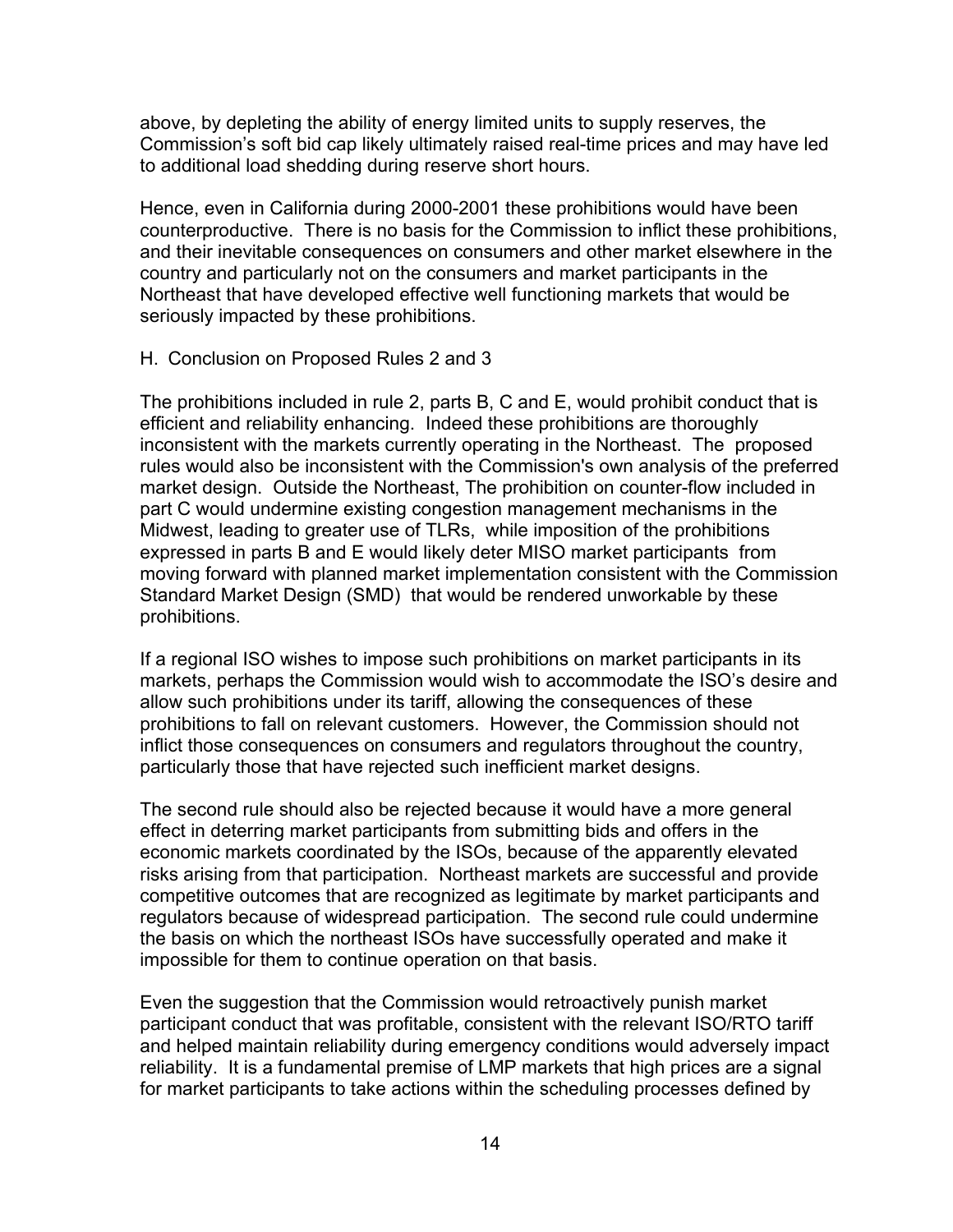the ISO market rules to increase supply. It is for this reason that the Northeast ISOs and their market participants worry about "getting the prices right." For the Commission to tell market participants that they should not necessarily respond to high prices, nor are they necessarily to respond to emergency conditions by taking actions to increase supply would be unhelpful.

It would be particularly inappropriate for the Commission to impose the consequences of these prohibitions on the consumers and transmission owners in the Northeast. The Transmission Owners in the Northeast have committed themselves to market-based mechanisms for managing reliability, and developed and implemented the successful Northeast markets over Enron's unyielding bitter opposition, with the Commission recently endorsing the wisdom of the successful design. Particularly in New York, an important premise for willingness of the transmission owners to turn over operational control of their system to an ISO was the market-based LMP system that would enable the NYISO to efficiently manage the reliability of the New York transmission system. In prohibiting conduct necessary to maintaining competition and reliability in these markets, the Commission's proposed rules could undermine the ability of the NYISO and other Northeast ISOs to efficiently carry out the reliability as well as market functions expected of them.

Aside from a prohibition on illegal collusion, it is difficult to define prohibitions that are appropriate across all market designs. While a prohibition on misrepresenting the availability of generation for the availability commitment might be appropriate in some LMP markets, it would have been meaningless in California. Similarly, while a prohibition on physical withholding of capacity in real-time might be appropriate in well designed markets, even this rule could lead to reliability problems involving energy limited units if these units cannot be economically withheld from the dispatch and scheduled as reserves through appropriate bids.

#### IV. An Alternative Approach

Behavioral rules should be consistent with the market design. Hence, different market designs imply different behavioral rules. Further, a good market design provides incentives and settlement schemes that isolate the realm of profitable market manipulation and exercise of market power. Hence, good design in turn simplifies the tasks of monitoring market behavior and applying rules to prohibit inappropriate activity.

This suggests that the priority for the Commission should remain where it has been in developing and implementing good market designs. The Commission has discussed this task at length under the SMD NOPR and the Wholesale Power Market Platform White Paper. In the regions where there is an organized market and a good design, the general prescription for the Commission should be to support the detailed rules in the tariff. This would allow more directed rules that match the real requirements to support a competitive market.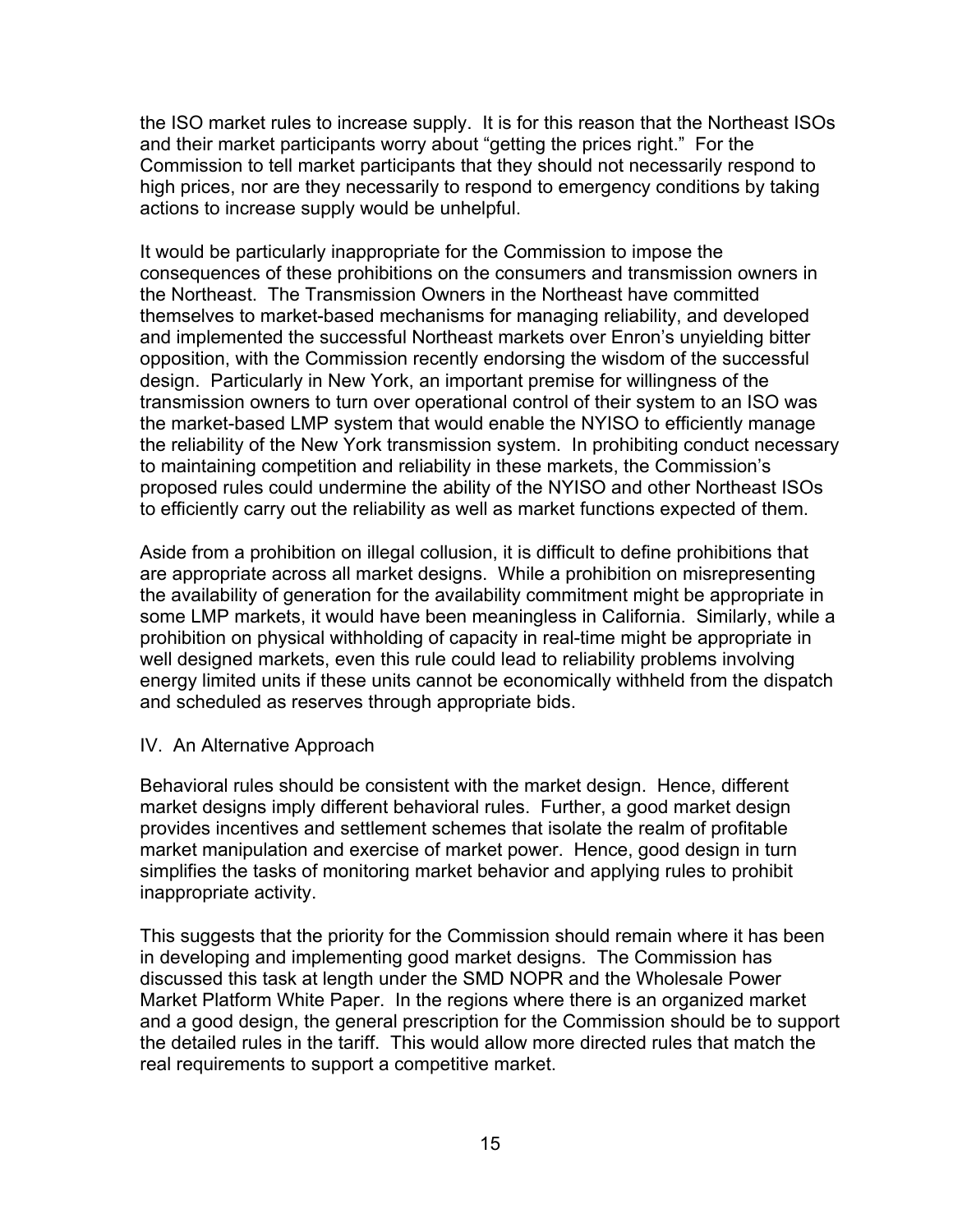For example, in a market that comports with the Commission Wholesale Power Market Platform, there would be a day-ahead unit commitment market and a real time balancing market. With the accompanying LMP-based pricing system, a rich variety of trading and bidding practices would be allowed and even encouraged. Arbitrage between markets, which inherently would require forward contracts that would be closed out rather than go to delivery, would be encouraged as part of the solution rather than prohibited as part of the problem.

The performance of this Wholesale Power Market Platform would be enhanced through improvements in efficient pricing to provide a better recognition of scarcity conditions. For example, with the Commission's support, the Northeast markets have been developing shortage pricing, including demand curves for reserves and pricing for demand response that would more properly reflect reliability costs at high utilization of available generating capacity.<sup>18</sup> The intent is to improve the efficiency of pricing to reflect scarcity. As part of providing better price signals, these innovations would reduce the incentives to withhold supply. Further, improved pricing would make it much easier to monitor bidding practices.

Since the consequences of bidding and scheduling would be priced, there would not be much that would be done on paper that could be harmful or that would allow for an exercise of market power. The focus would not need to be on trading and financial transactions. The focus then would be on real time outcomes and the necessary requirements of reliability.

Under an efficient market design, the only way to exercise market power would be through physical manipulation of real-time generation (principally through withholding). Hence, the focus of behavioral rules would be to prohibit deliberate misrepresentation of load or generation for reliability commitment, and to prohibit deliberate misrepresentation of real-time generation physical availability.

As the Commission noted in its SMD NOPR, in the case of reliability commitment, this would distinguish between day-ahead bids for virtual load or supply versus information provided about the commitment of specific units. The day-ahead market would include both forward energy contracts and a related evaluation of the commitment decisions for specific units. In effect, all energy transactions in the dayahead market would be financial, with some transactions intended to hedge real supply or demand and others as virtual transactions intended to support arbitrage across the markets. Virtual bids would be treated like any other bids for the energy dispatch and forward contract commitments. Unit specific commitment information would be used only for the reliability evaluation. In the case of the resulting financial contracts, there would be no need for anything other than financial settlement. In the case of the unit commitment, the real units would need be made available and

<sup>&</sup>lt;sup>18</sup> See NYISO Filing of "Tariff Modifications to Establish Pricing During Periods of Energy Scarcity," April 23, 2003, Docket ER03-766-000; and the draft RTS schedule 3 and 4 tariffs that have been circulated to NYISO market participants.